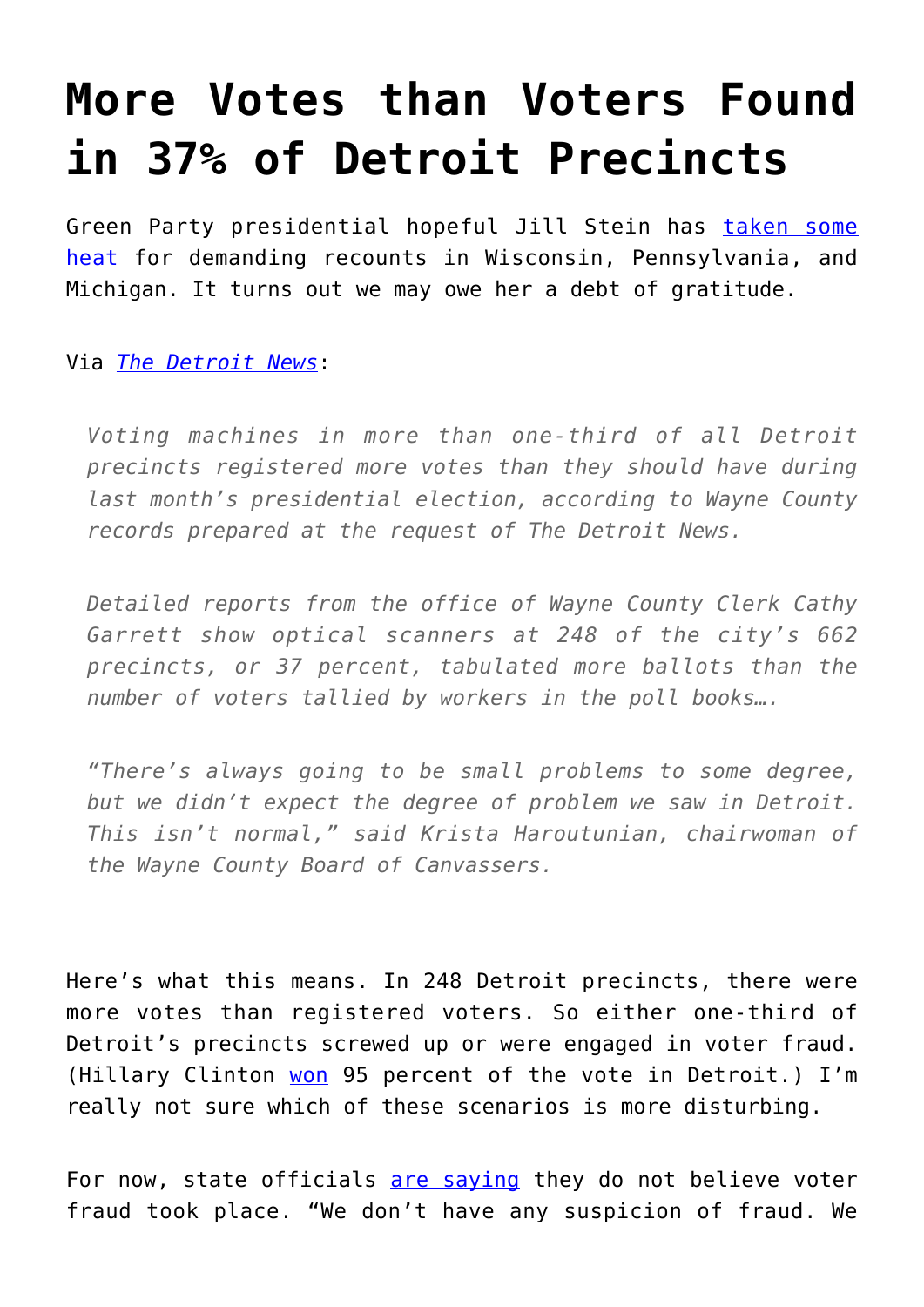generally approach this as human error," Chris Thomas, who oversees elections in Michigan.

Over at Fox, Judge Andrew Napolitano said the irregularities appear to be "organized" and "government involved" voter fraud.

The *New York Times* said … nothing. No report. (Though they ran an **Associated Press piece** on the irregularities.) Perhaps this is because the editorial board on Dec. 5 ran an editorial headlined, ["Why Does Donald Trump Lie About Voter Fraud"](https://www.nytimes.com/2016/12/05/opinion/why-does-donald-trump-lie-about-voter-fraud.html).

I bring up the *Times* for a reason. They not only stubbornly refuse to acknowledge that voter fraud is possible in modern America; *[they actually sneer](https://www.nytimes.com/2016/09/20/opinion/the-success-of-the-voter-fraud-myth.html)* at those who do.

I'm not someone who gives Trump's reckless comments about voter fraud a pass. If you're going to claim that "millions"